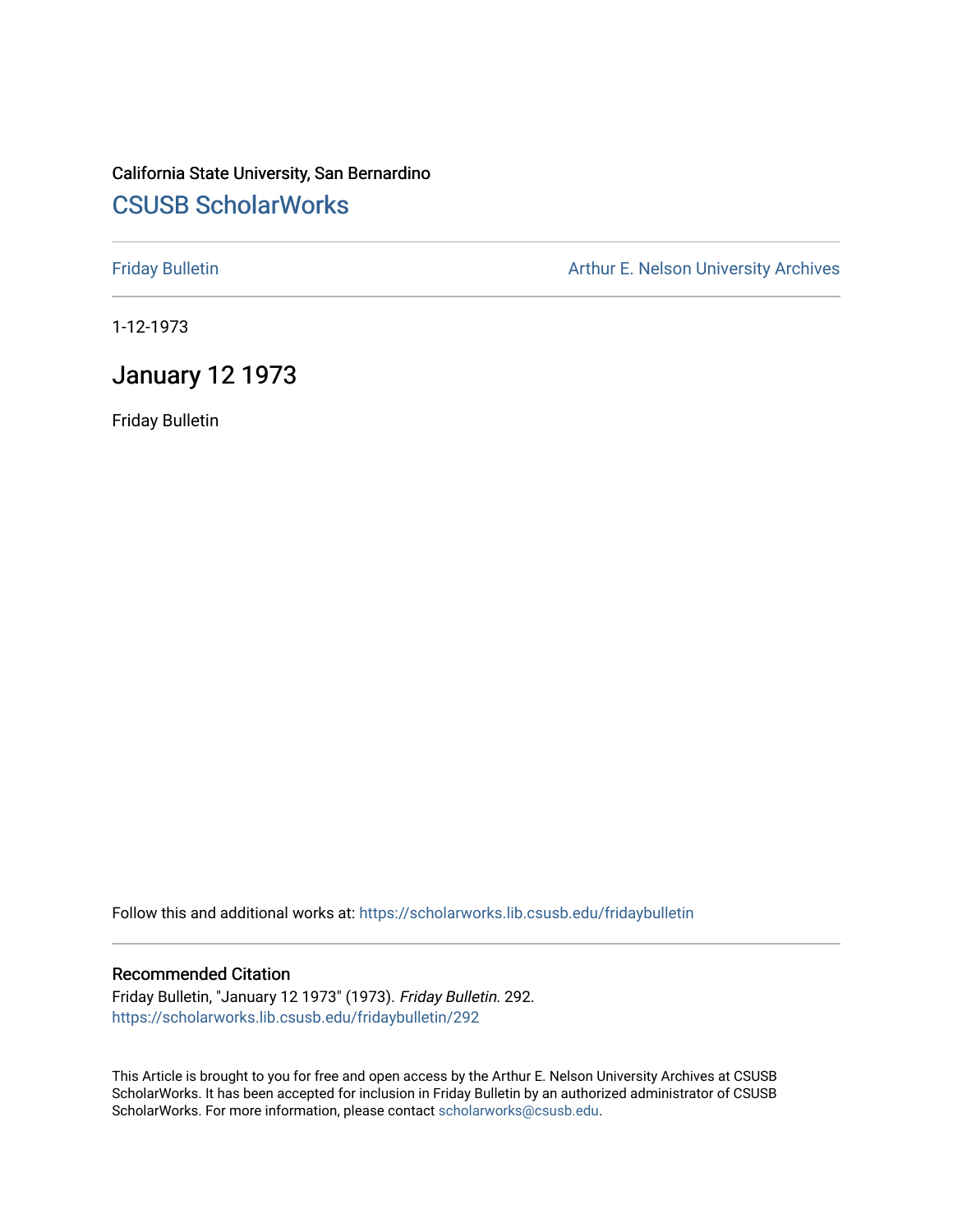### *• •• '-1, i: IV E D*  Califo**n** *"• ici* **otato Coll^o**

**S** 

# **Bornardino CALIFORNIA STATE COLLEGE, M 1 2 1973 SAN BERNARDINO**

**The BULLETI^N January 12, 1973** 

**5** 

 $\eta$ 

*\^M* 

**LEARNING SKILLS CENTER Plans are under way for a College Learning**  Skills Center, to be ready for operation **at the beginning of the Spring Quarter.** 

**Under the title of Motivation Program, the center will work primarily with E.G.P. students during the initial quarter of operation. It is hoped that the program will be opened up to all interested students on campus in 1973—74, according to Tom Rivera, Assoc. Dean of Students in charge of E.G.P.** 

**The program, geared to arouse student interest in reading, with emphasis on motivation, will feature workshops which will teach college survival skills such as note-taking, test-taking techniques, essay writing, research techniques and communication skills.** 

**During this quarter the program will be introduced to instructors on campus to solicit their advice and assistance,** 

**Anne Turley, former assistant reading center director at Valley College, has been appointed to assist with the planning and establishing of the CSCSB Learning Skills Center. Mrs. Turley,** 

**(Continued on Page 2)** 

**SPECIAL MAJGR The College has received approval from the**  Chancellor's office to offer a Special Major, **effective with the 1973—74 academic year.** 

**The new major is intended for a limited number of students with special educational or vocational objectives to provide them with a carefully structured, multi-disciplinary program of study, drawn from the regular offerings of two or more departments.** 

**In order to be admitted to the Special Major program a student must submit a written request for approval to the Dean of Academic Planning, stating his academic and professional reasons in an outline of his proposed plan of study. in addition (1) the student must have more than one full year of academic work (45 quarter units) to (Continued on Page 2)**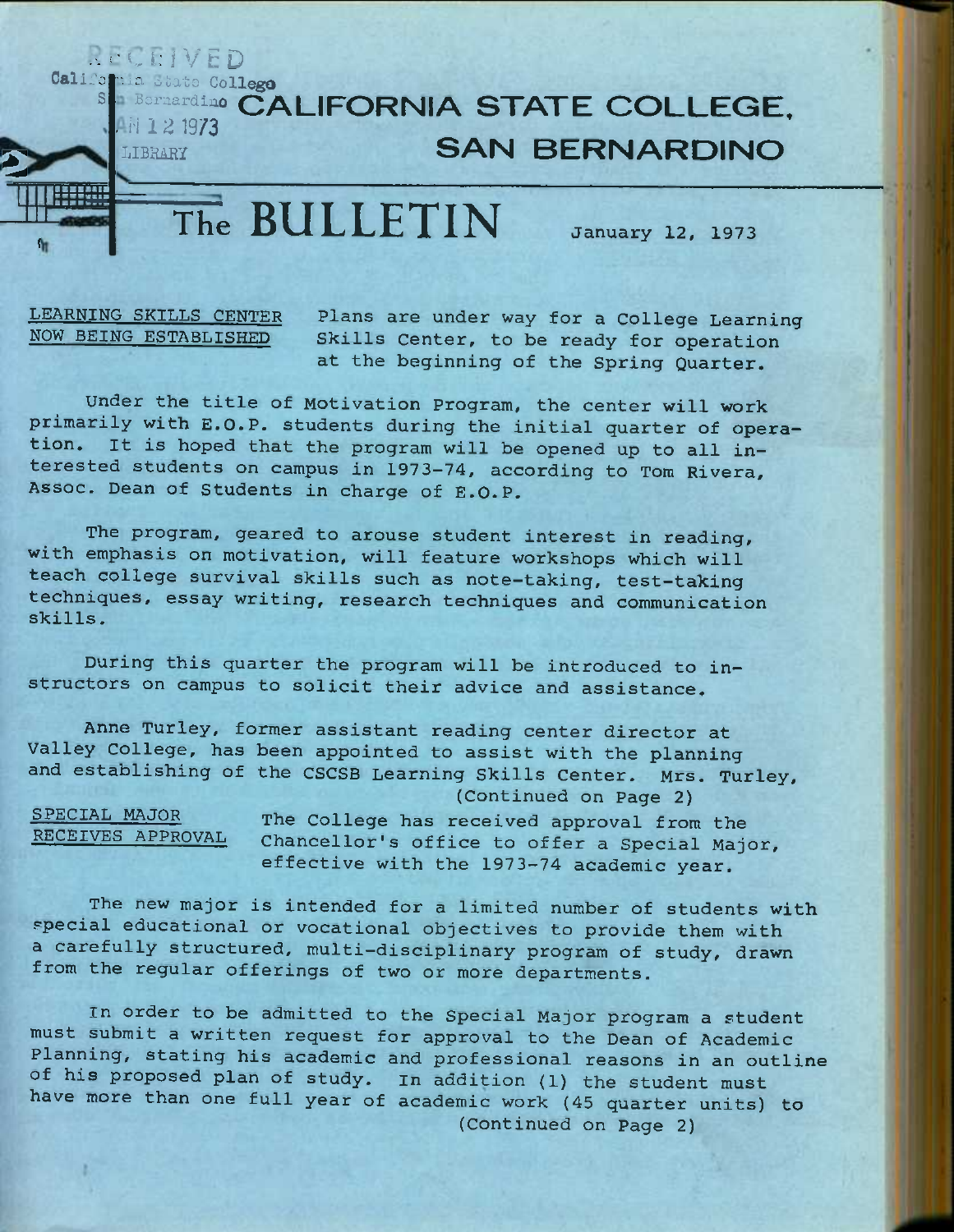**LEARNING SKILLS CENTER -(Cont'd) who will be on campus Tuesdays and Thursdays, is a graduate of** 

**Michigan State and a former Peace Corps teacher. Prior to her Valley College position, during which she also assisted with establishing the reading center at the Crafton Hills Junior College, she was a social worker for San Bernardino County,**  *it \* \** 

PUBLISHERS FINEST Award-winning examples of book publishing are **BOOKS ON EXHIBIT currently on display in the Library, through the Chicago Book Clinic's 23rd annual traveling** 

**exhibit, shown at U.S. universities and colleges. The exhibit features 53 prize-winning books which were judged on design, typog- ^sphy, composition, illustration, paper, printing and binding.** 

**The exhibit is open to the public and will remain on display until Feb. 1.** 

**NEW SPECIAL MAJOR - (Cont'd) complete to meet the minimum requirements for a bachelor's degree;** 

**(2) the plan of study must include at least 36 quarter units of upper division course work and (3) no courses that are applied to the General Education requirement of the College are applicable toward minimum requirements of the Special Major.** 

**\* \* \*** 

**Sixteen of the California State Universities and Colleges are now offering such a program, which adds a small and desirable elemen of flexibility to the academic program of the colleges, according to Ralph Petrucci, Dean of Academic Planning. \* \* \*** 

**EMPLOYEES ALLOWED TIME-OFF College employees will be allowed TO DONATE TO COLLEGE BLOOD FUND appropriate time off to contribute to the College Fund at the San** 

**Bernardino-Riverside County Blood Bank. Donations may be credited to the College's account at any time, in addition to the annual Fall and Spring drives on campus.** 

**The College policy allowing time off covers only instances where the College account is credited.** 

**The Bank is located on Blood Bank Road behind White Front Store The Spring drive will take place May 15.** 

*PERSONALS* **John Fredricks, Asst. Business Manager, is currently — at the Veterans Home Station in Yountville where he is receiving treatment. Mr. Fredricks will welcome letters or cards from his friends. (PO Box 802, Yountville, Ca. 94599)** 

**\* \* \*** 

**+** 

**Gladys Hubbard, Placement Advisor, continues to improve at home fol**lowing hospitalization. She will be on leave until August 30. , 2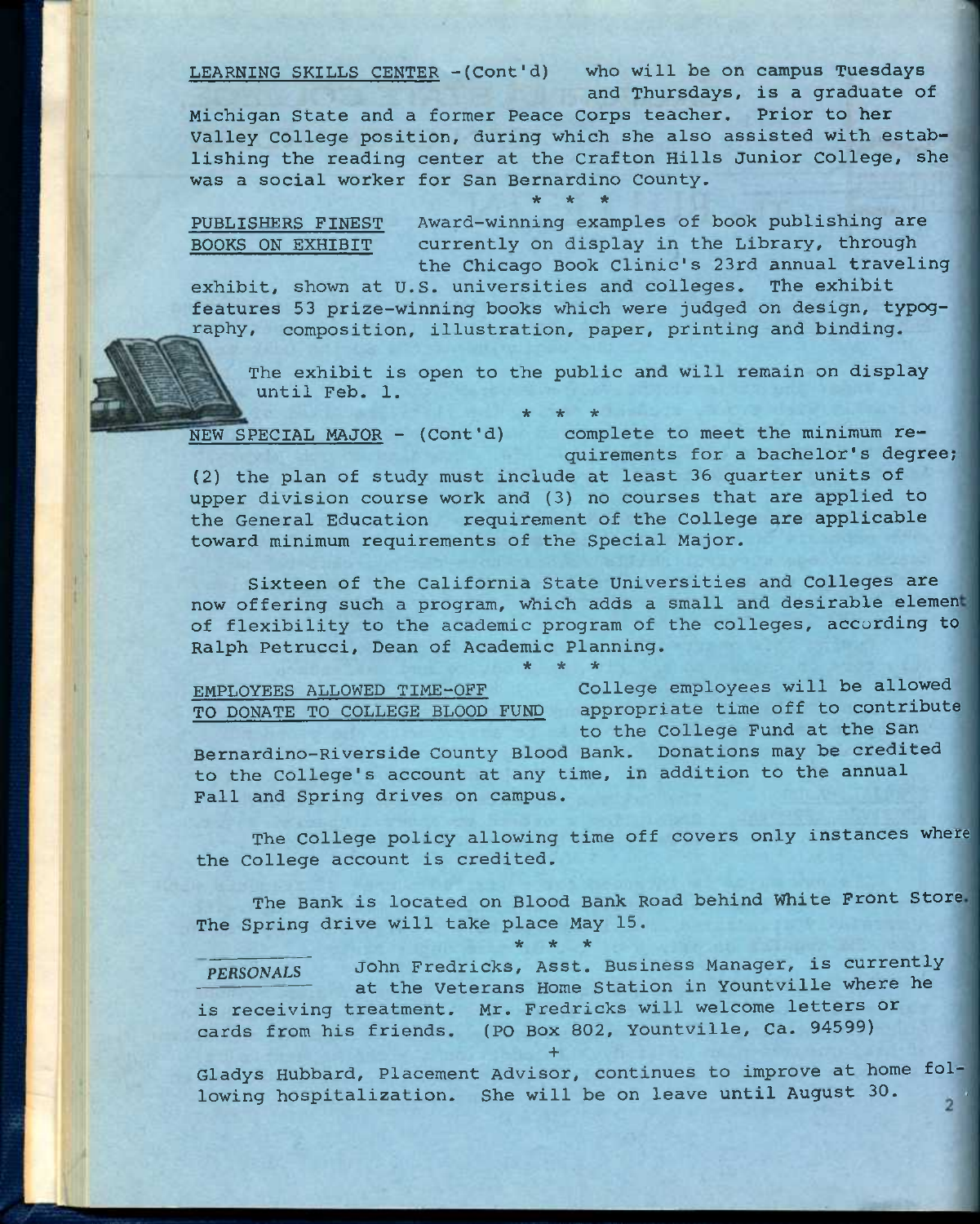# HOLIDAYS

**HOLIDAYS FOR 1973 NAMED** 

Lincoln's Birthday, February 12, will be observed **by the College as an in-lieu-of floating holiday, to be taken some time during the year.** 

**The complete holiday listing for 1973 as shown in the Academic Calendar is as follows:** 

| Date                 | Holiday               |                          |
|----------------------|-----------------------|--------------------------|
| February 12          | Lincoln's Birthday    | Use as Floating Holiday  |
| February 19          | Washington's Birthday | Academic-Admin. Holiday  |
| May 28               | Memorial Day          | Academic-Admin. Holiday  |
| July 4               | Independence Day      | Academic-Admin. Holiday  |
| September 3          | Labor Day             | Administrative Holiday   |
| September 9          | <b>Admission Day</b>  | (Falls on Sunday; obser- |
|                      |                       | vance to be determined   |
|                      |                       | later)                   |
| October <sub>8</sub> | Columbus Day          | Use for Nov. 23 Holiday  |
| October 22           | Veterans Day          | Academic-Admin. Holigay  |
| November 22          | Thanksgiving Day      | Academic-Admin. Holiday  |
| November 23          | Acad-Admin, Holiday   | (In-lieu-of October 8)   |
| December 25          | Christmas Day         | Administrative Holiday   |
| 1974                 |                       |                          |
| January 1            | New Year's Day        | Administrative Holiday   |

**Admi nistrative Ho1iday** 

**Coming Events** The College Library is sponsoring an exhibit **of the works of Louis Pasteur, scientist, humanitarian and father of "Pasteurization," The** 

**exhibit honoring Pasteur, located on the Main Floor,continues thru Jan.** 

**+ Also worth a visit to the Library is an exhibit of 17 modern art prints of leaders in this art form: Klee, Villon and others.(4th Fir.)** 

**+ Doyle Stansel, Assoc. Dean of Placement & Financial Aid, will coordinate all teacher placement programs for the remainder of the academic year. Part-time job placement is handled by Judy Roush in the Placement office.** 

**+** 

**+** 

**The Faculty Senate meeting scheduled for Jan. 16 has been cancelled. The next meeting will be on Tues., Jan. 30.** 

**An invitation is extended to all faculty and**  You are invited staff, including members and non-members of

**CSEA, to attend a Get-Acquainted Luncheon, Tues., Jan., 16 during regular lunch times, anytime between 11:45 a.m. and 1:15**  p.m. The luncheon, to be held in the Lower Commons, will cost 50¢ and **includes free homemade desserts. (CSEA chapter is picking up the tab for the remainder of the luncheon cost.)** 

**The raffle for the typewriter, originally scheduled to take plac§ during the luncheon, has been cancelled. The Staff Council White Elephant Sale will be held in CO-125 from noon to 1 p.m.**